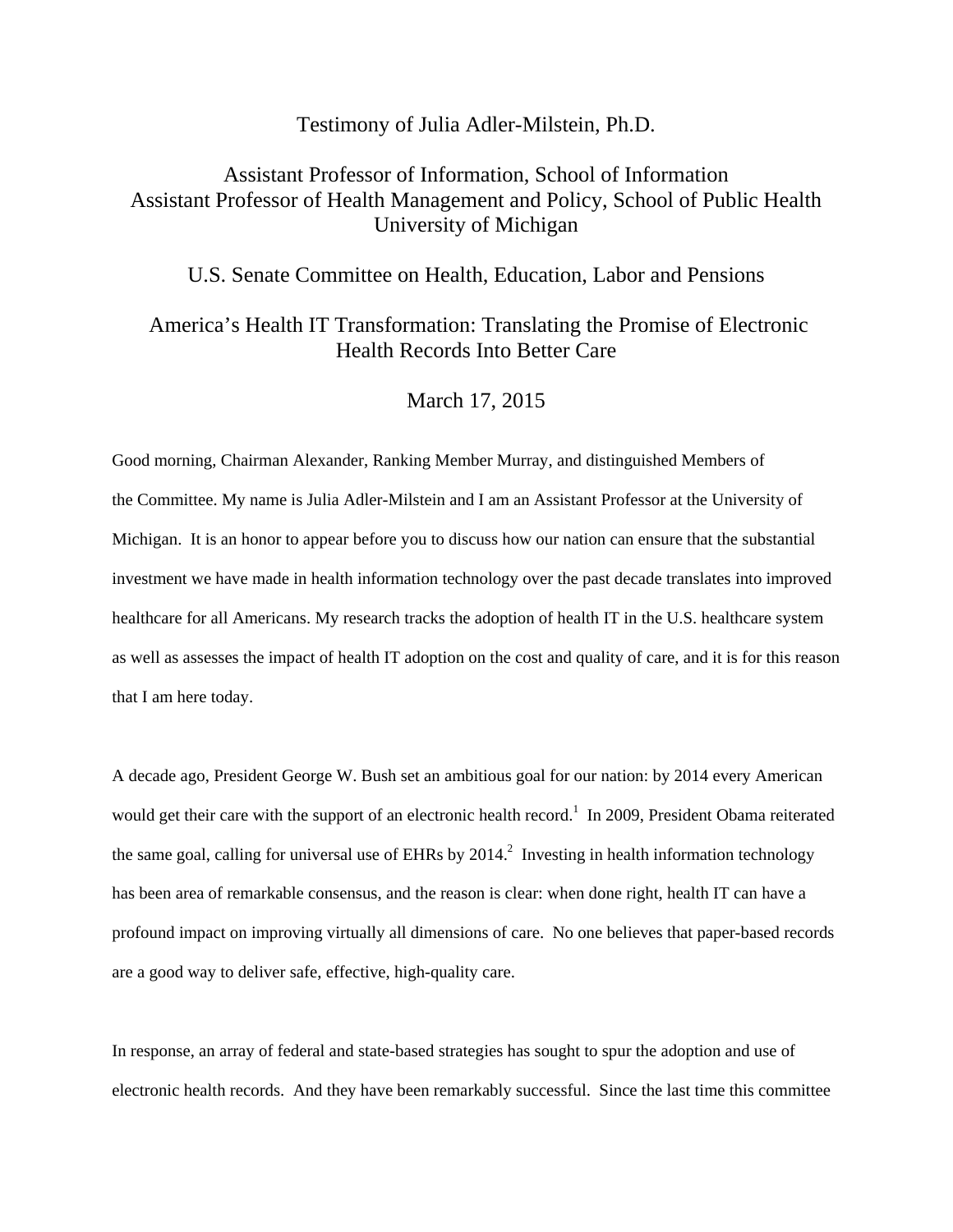met to discuss health IT, the adoption of EHRs, which include key functions known to improve the quality of care, has increased dramatically. Among U.S. hospitals, the increase has been from  $9\%$ <sup>3</sup> to nearly 60%<sup>4</sup> in the most recent data (2014). Over the same period, the increase among U.S. physicians has also been large: from  $17\%$ <sup>5</sup> to 48%<sup>6</sup>. These gains can be largely credited to the HITECH Act – which provided nearly \$30 billion in incentives to physicians and hospitals to adopt and meaningfully use an EHR.<sup>7</sup> For example, if today you were to walk into your local hospital, you would find that the majority of medications are ordered through the  $EHR<sup>8</sup>$ . This was not true only a few years ago, and the evidence is clear that just this one use of EHRs avoids errors and saves lives<sup>9</sup>. There is more good news. We have seen EHR adoption among safety net providers mostly keep up with everyone else, partly due to the alternative incentive program that was created for safety-net providers. And the increases in adoption of EHRs have been widespread – across all regions of the country, across a large variety of provider groups from small ambulatory care practices to large teaching hospitals. We should feel proud of these successes.

Adoption of EHRs is, however, only the first step; EHRs are necessary, but not sufficient, to drive large gains in healthcare quality. The evidence to date suggests that EHRs do not consistently lead to better care or lower healthcare spending. In some ways, this should not be a surprise. In most industries, there is a time lag – as much as a decade – between when IT is adopted and when we see large efficiency and productivity gains. In healthcare, we don't have a decade to wait. We need a strategy for figuring out how to use our new information technology infrastructure to truly transform healthcare. Here, there is growing consensus about the challenges that need to be addressed and important places where careful policymaking can make a big difference.

The first challenge is "liberating" the patient data that now sits within electronic health record systems of healthcare organizations across the country. By adopting EHRs, we have made a tremendous investment in "digitizing" clinical data, and have asked busy physicians to take extra time out of their day to enter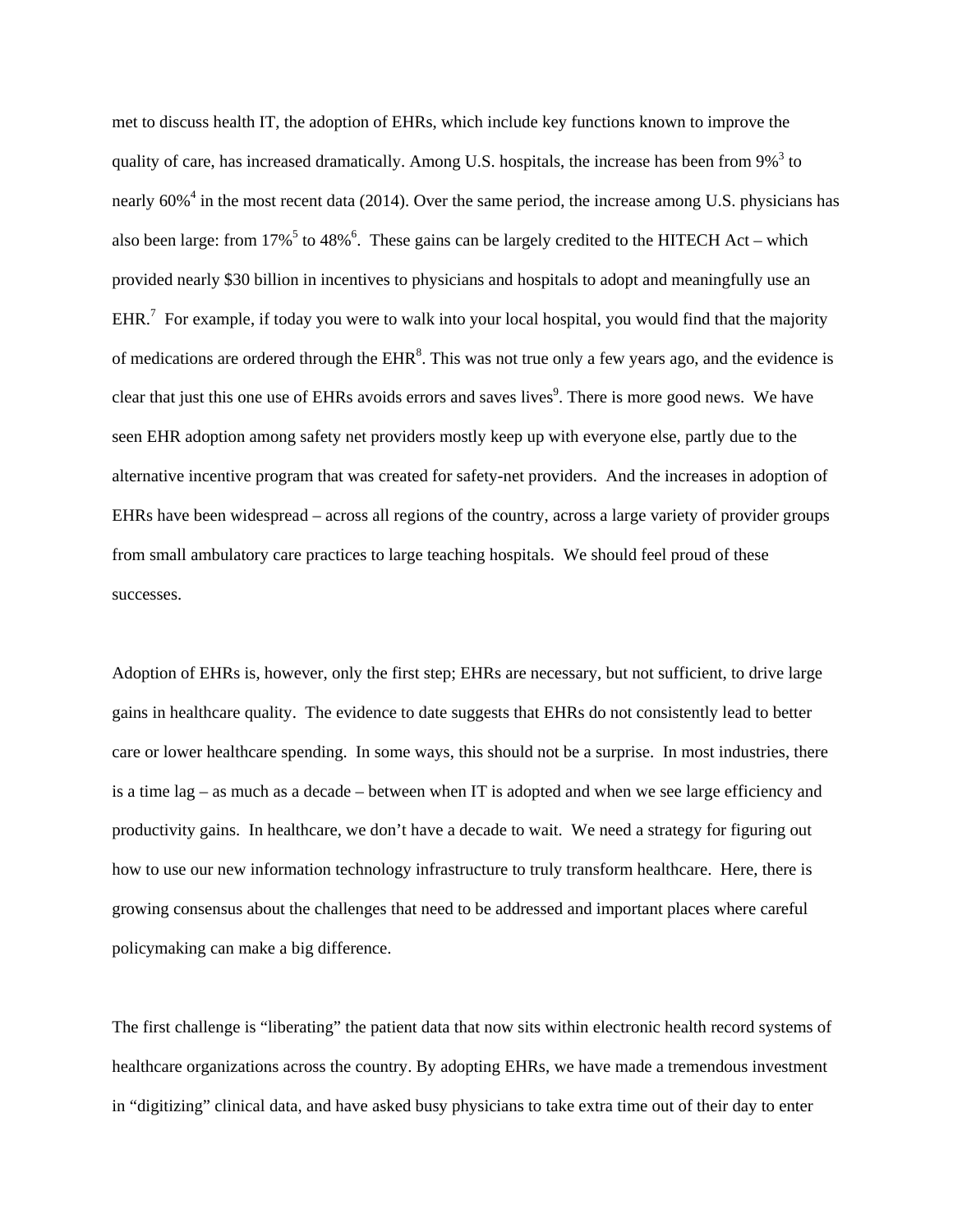this data. Now, we need to enable the data to move to where it is needed: to other providers who cannot provide safe or effective care with missing information, and to patients who can use it to better understand and manage their health and care. Instead, only a small minority – as few as 20 to 30% of physicians and hospitals – exchange clinical data with other providers electronically.<sup>10</sup> That means that if, in the middle of the night, you have to rush your child to the emergency room in your community – the chances are very low that the treating physician will be able to access all of your child's information. Much of my research has focused on identifying the primary barriers to achieving broad-based health information exchange and interoperability. And it may be surprising to discover that the barriers are largely not technical ones. An agreed-upon set of standards, implemented in a consistent way, would undoubtedly facilitate interoperability. But the underlying issue is that we don't have the incentives in place to make this a reality. EHR vendors do not have a business case for seamless, affordable interoperability across vendor platforms, and provider organizations find it an expense that they often can't justify.

We are also struggling to engage patients through health information technology and better access to their data. Despite the fact that IT is deeply interwoven into the fabric of our lives, for most consumers, *health* IT has meant very little if anything at all. Despite much hype that personal health records would engage patients to be far more involved in their care, there is little evidence that this is happening. This is true to such an extent that provider organizations are struggling to meet the Stage 2 Meaningful Use criterion that requires that 5% of patients "view, download, or transmit to a third party" their health information. The reason is straightforward: most patient portals and personal health records are not making patient data understandable, useful, and engaging. The difference between getting my lab test result in the mail versus viewing it online is small. The ability to sync my exercise and other lifestyle data in order to understand how those choices impact my lab results is a whole different ballgame. If we make real progress in patient-centric data sharing, from providers to patients and from patients to providers, there is no shortage of smart, creative, innovative new companies that will work with patients to help them make sense of the data and use it in ways that are valuable.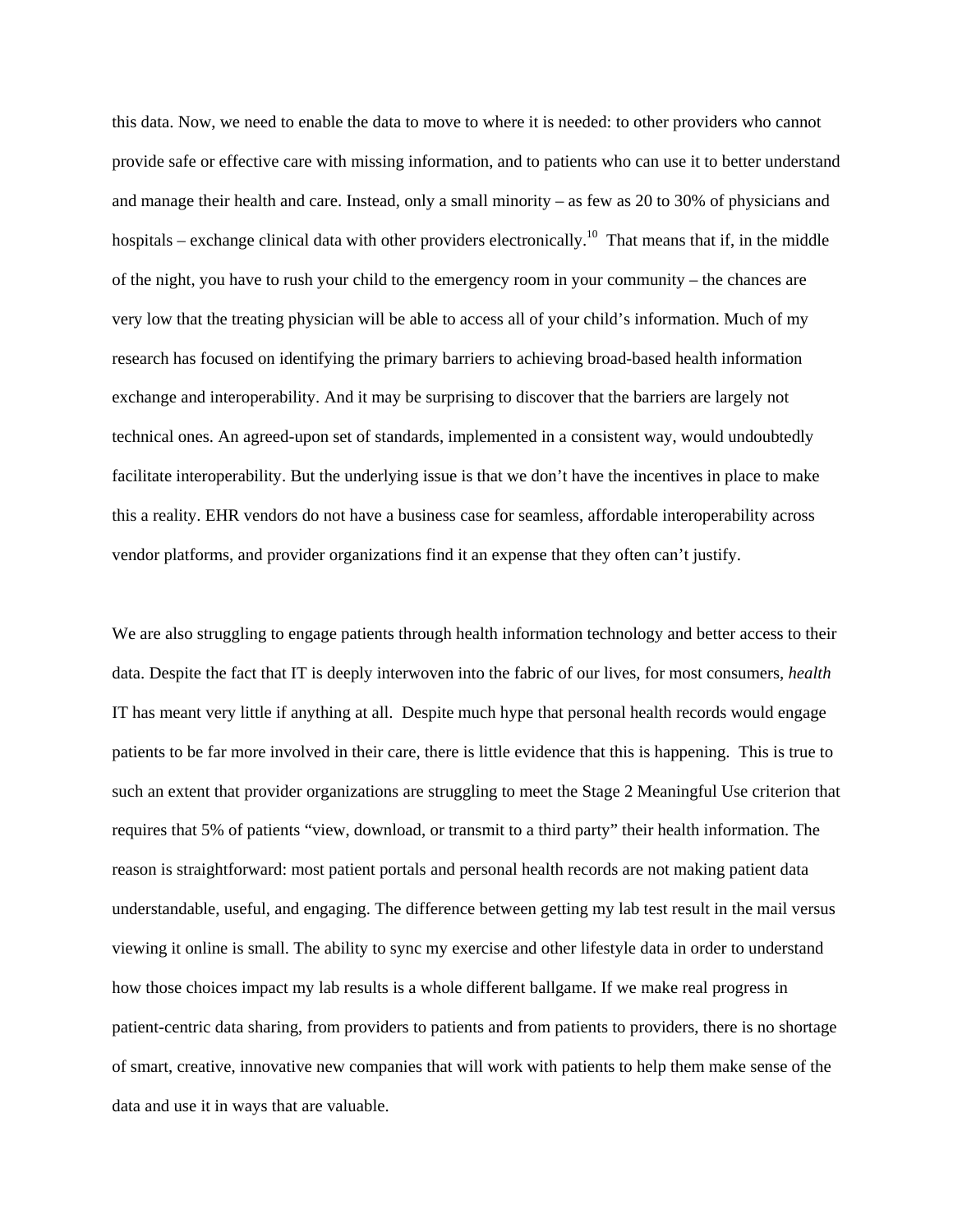There are other key challenges to ensuring that our national investment in EHRs improves care. We need to address the competing burdens on clinical documentation that are compromising the quality and usability of the data captured within EHRs. EHRs serve multiple masters, and there is a tension between the information that needs to be captured in EHRs for clinical care and the information that needs to be captured for billing (as well as other administrative and regulatory requirements). We need to think creatively about how to resolve this tension, and there is an opportunity for CMS to experiment with solutions. Finally, we know that when some physicians adopt EHR systems, they are worse off – slower, less efficient, struggling to provide high-quality care. But for others, the experience is very different: they see big gains in productivity and the quality of care they provide.<sup>11</sup> Why do some do so well with technology while others struggle? The answers are not as simple as age or tech savviness. It's likely much more about how the IT is used, and the context in which it is used<sup>12</sup>. We need to identify these factors and work to spread them in order to ensure that all providers translate EHR use into better care.

We are at a critical moment for our healthcare system. We are nearing the five-year anniversary of the passage of the Affordable Care Act and six years after the passage of HITECH. Whatever our beliefs of those laws, we can all agree that our healthcare system has to get better – and we can all agree that newly adopted health information technology has a critical role to play. But it won't happen on its own. Smart policy interventions can push to improve the data, as well as liberate it, in order to let physicians, patients, and the broader market use it to innovate and create value. Many other industries have shown us the power of what can happen when high-quality data are at our fingertips and incentives are aligned behind innovation. Of course, we need not be overly coercive or prescriptive. Policymakers won't have all the solutions – but if we ask that, in exchange for the large amount of public funding that has been dedicated to EHR adoption, vendors be willing to facilitate and participate in a robust market of new tools and technologies, we will begin to deliver on the promise of EHRs to drive improvements in care and to engage patients and their families. We have made great progress – now is the time to do the things we need to make sure that the investments lead to safer, more efficient, more effective care for all Americans.